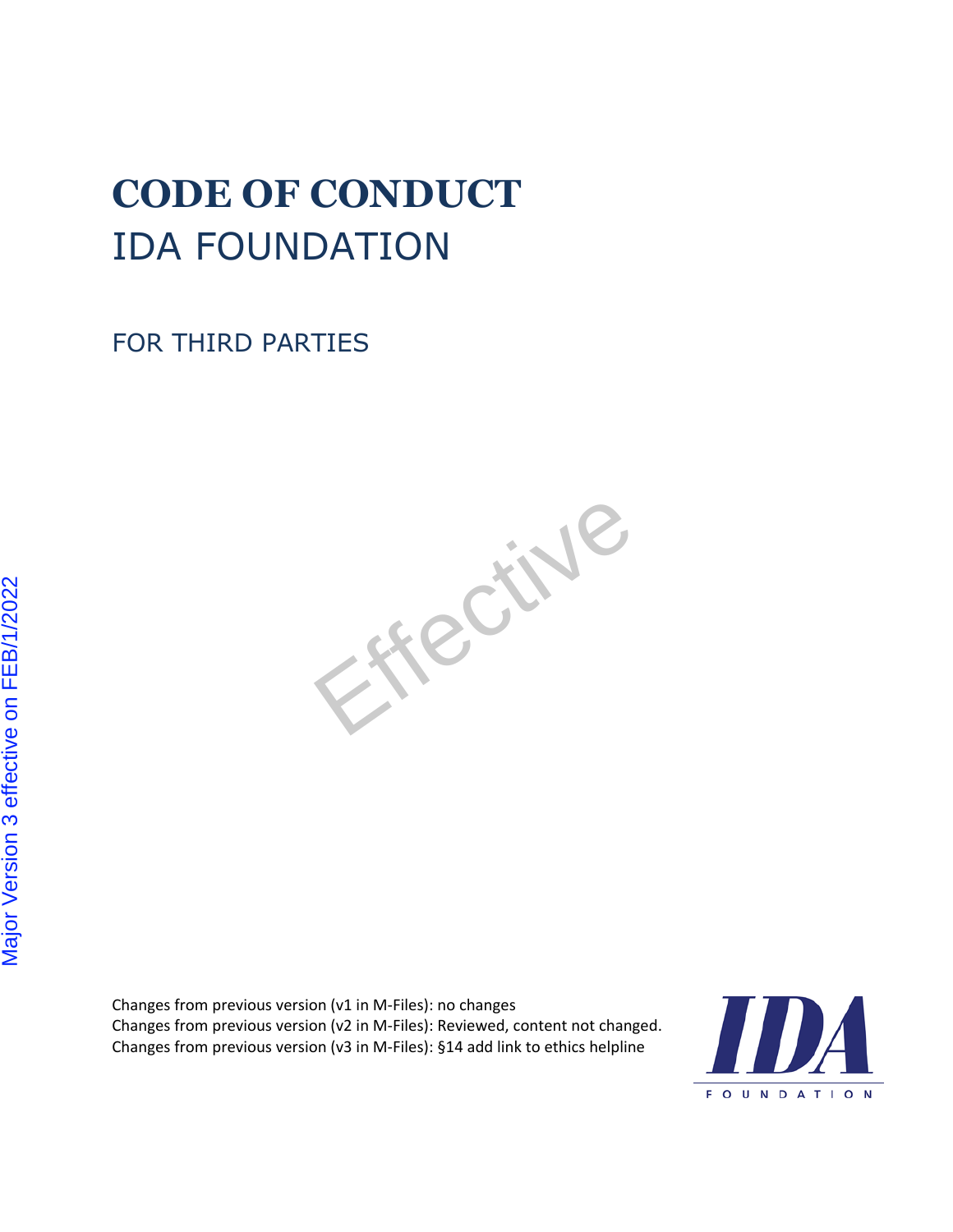

# **Table of Contents**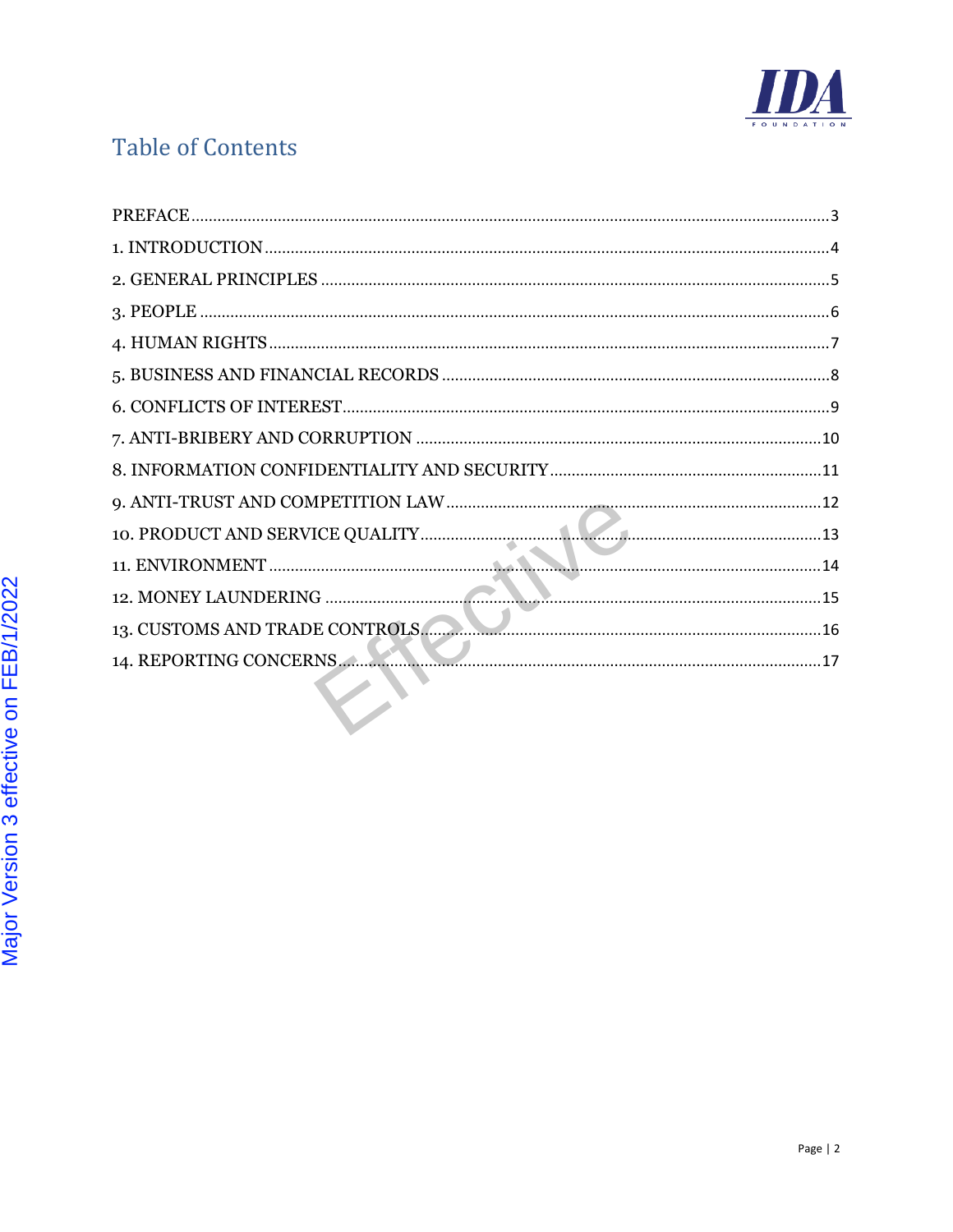

#### <span id="page-2-0"></span>**PREFACE**

Dear business partners,

At IDA we feel a strong sense of responsibility to act with integrity and to respect all those who have a stake in our success, including our customers, employees, suppliers and other business partners. To illustrate the importance of this for us as an organization, we have established this Third Party Code of Conduct (the Code).

A Code of Conduct is defined as "a set of rules outlining the responsibilities of, or proper practices for, an individual, party or organization". This Third Party Code of Conduct is not only an essential source of guidance, it is also a reflection of the nature of our organization and what we stand for and includes regulations on professional conduct.

Transparency on compliance matters is vital. We trust that you will act responsibly and, when in doubt, will not hesitate to raise concerns or ask questions with respect to ethics and compliance. Business partners who raise concerns in good faith are respected for their honesty.

Duartners who raise concerns in good faith<br>the dalayer are of responsibility, playing a reply of affordable medicines and medical sup<br>ant to create a world with accessible and qui<br>achieve our mission has a profound effect In our line of work we feel a great sense of responsibility, playing a role in advancing people's health through the supply of affordable medicines and medical supplies to low and middle income countries. We want to create a world with accessible and quality healthcare products for all. Our motivation to achieve our mission has a profound effect on the way we do business, and ensures that our customers can trust us to be an honorable player in all aspects of business. This Code of Conduct sets general standards that we ask our business partners to uphold, but is also dynamic in the sense that we continuously strive to improve our practices for the good of all our stakeholders.

Let us collaborate and put our hands together to maintain the exemplary status of IDA as the respectable not-for-profit organization in healthcare.

Wendy Eggen

Managing Director IDA Foundation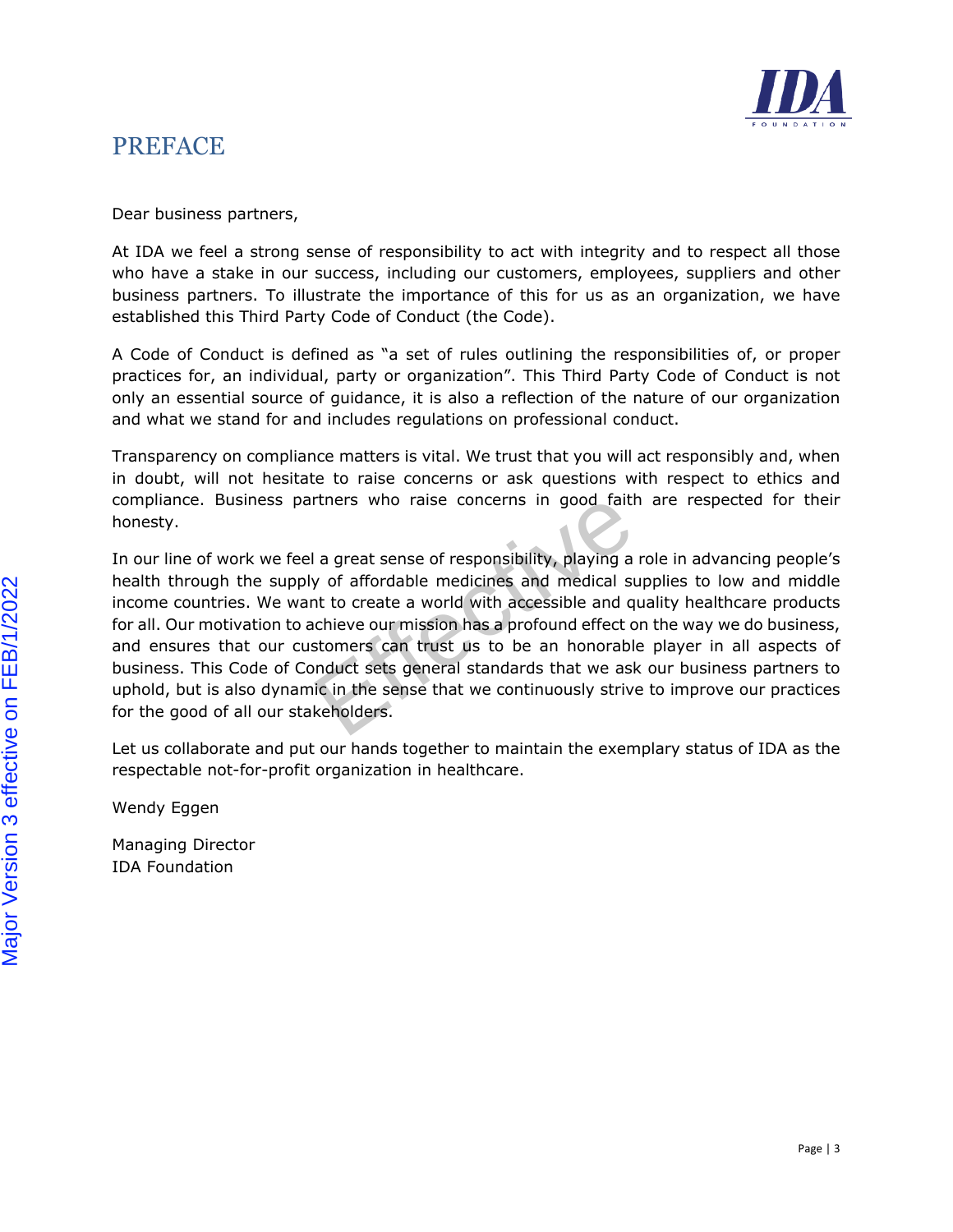

# <span id="page-3-0"></span>1. INTRODUCTION

The Code sets forth our standards for business practice and personal conduct. It describes IDA's minimum expectations and standards as to what we expect from you and to ensure that we act with integrity and respect for the law. The Code does not address every ethical or legal issue that might arise, and does not describe all laws, regulations and policies that apply to IDA and the performance of your duties, or give full details on any individual law. The Code also does not replace your responsibility to exercise good judgment and use common sense. The Code is aimed to provide general guidance. Please turn to your IDA contact person in case you need assistance in making the right decisions.

This Code applies to all the business partners that IDA does business with, including agents, distributors, suppliers, consultants, freight forwarders and other service providers. The Code applies everywhere IDA does business and also applies to your subcontractors when they are handling the IDA business. Using a third party or other means to bypass this Code is prohibited.

Our business partners are expected to comply with the Code and all applicable laws, rules and regulations. If any part of the Code conflicts with applicable law, the law will prevail.

are expected to comply with the Code and a<br>part of the Code conflicts with applicable law<br>the law or our Code can, however small the<br>nd the business partners involved. A violation<br>act and notification of the appropriate au Neglecting or violating the law or our Code can, however small the violation, have serious consequences for IDA and the business partners involved. A violation may lead to immediate termination of the contract and notification of the appropriate authorities.

From time to time, we may revise this Code. If and when this happens, you will be notified. You will then be responsible for becoming familiar with such revisions.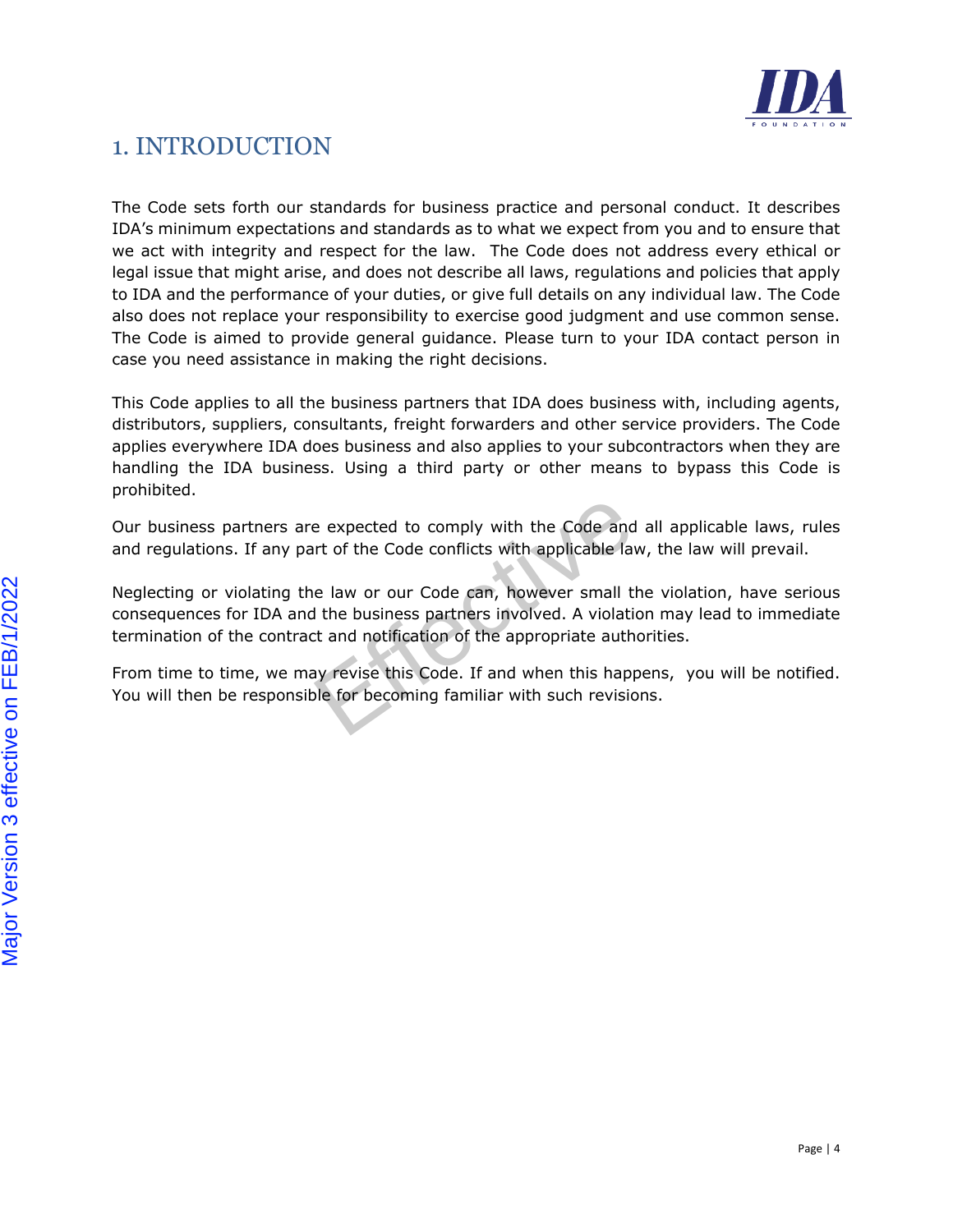

#### <span id="page-4-0"></span>2. GENERAL PRINCIPLES

IDA is committed to and expects everyone to promote a culture of openness in which we all feel comfortable to raise questions, dilemmas and concerns regarding the interpretation of, or adherence to, this Code. Remaining silent in the event of a possible violation can only worsen the situation and decrease trust.

You are expected to:

- o Familiarize yourself with the Code
- o Follow applicable law and this Code
- o Act ethically and with integrity in all business dealings
- $\circ$  Use good judgment and avoid even the appearance of improper behavior
- o Ask questions and seek guidance if ever unsure or faced with a possible dilemma
- $\circ$  Speak up if you think the law or this Code has been breached in any way
- o Cooperate with investigations, if any

If you are in doubt use common sense and ask yourself:

- o Is it ethical? Is it legal? Is it right?
- o Is it consistent with the Code?
- Frame the taw of this code has seen steamed<br>nvestigations, if any<br>common sense and ask yourself:<br><br>legal? Is it right?<br>ith the Code?<br>I on me, my organization and IDA?<br>read about it in the newspaper?<br>bout my decision tomorro o Will it reflect well on me, my organization and IDA?
- o Would I want to read about it in the newspaper?
- o Will I feel good about my decision tomorrow?

If the answer is "No" to any of these questions, don't do it!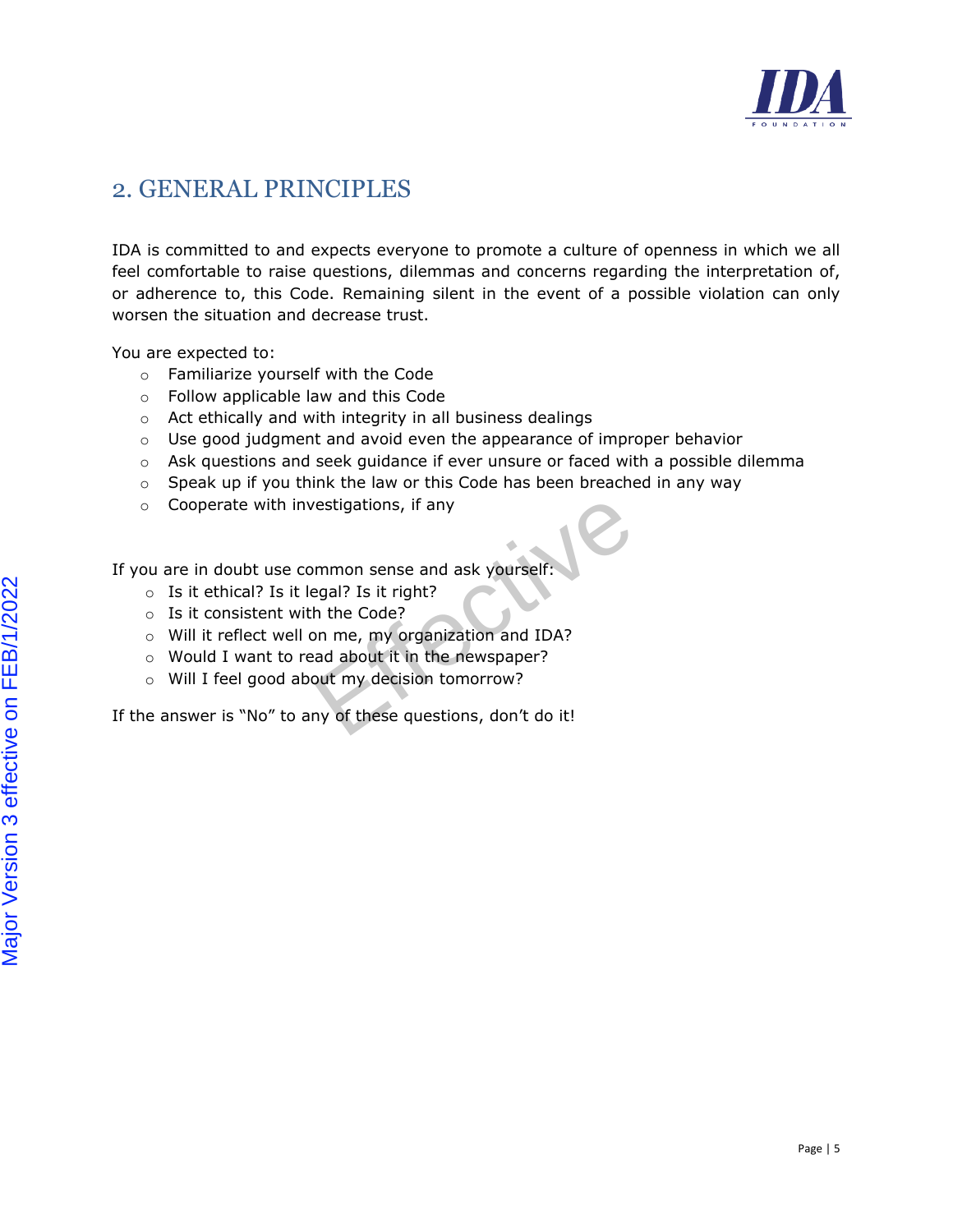

# <span id="page-5-0"></span>3. PEOPLE

We request you to build a welcoming and safe work environment in which there is trust and all people are treated with dignity and respect, as we also strive to uphold open and honest communication and to prevent discrimination, harassment, and unsafe practices.

IDA is committed to the promotion of diversity, inclusion and equality. We ask you to sustain an environment free from discrimination, where employees are regarded with dignity and treated equitably on the basis of their capability and contribution. Discriminatory behaviors and practices undermine people's skills and potential and are unacceptable to us. We want you to recruit, select, train, promote and pay people solely on the basis of their merit, experience, qualifications, achievements, performance and other job-related criteria, without discrimination or concern for race, religious belief or affiliation, nationality, social or ethnic origin, color, sex, sexual orientation, union membership, gender identity or expression, age, health condition, marital status, political orientation, physical or mental disability or any other legally protected status.

All forms of physical, verbal, non-verbal or psychological harassment or other unacceptable behavior that may be regarded or perceived as threatening, abusive, degrading or humiliating will not be tolerated.

erbal, non-verbal or psychological harassmer<br>garded or perceived as threatening, abusive,<br>later abusive,<br>and harassment, which includes any sexual a<br>exual harassment decisions. Sexual harassment als<br>a sexual nature which c We specifically ban sexual harassment, which includes any sexual advances or requests for sexual favors which are unwelcome or where submission to or rejection of such conduct is used as the basis for employment decisions. Sexual harassment also includes verbal, visual or physical conduct of a sexual nature which create an intimidating, hostile or offensive working environment.

IDA wants you to provide a safe and secure working environment. The health and safety of your employees, and the people that you welcome to your workplaces, is a priority*.* You are responsible for complying with safety rules and regulations, and for taking the necessary precautions to protect your employees.

You are expected to maintain a work environment that is free from drug and alcohol abuse. Misusing controlled substances or being under the influence of alcohol or other intoxicating substances during work is prohibited.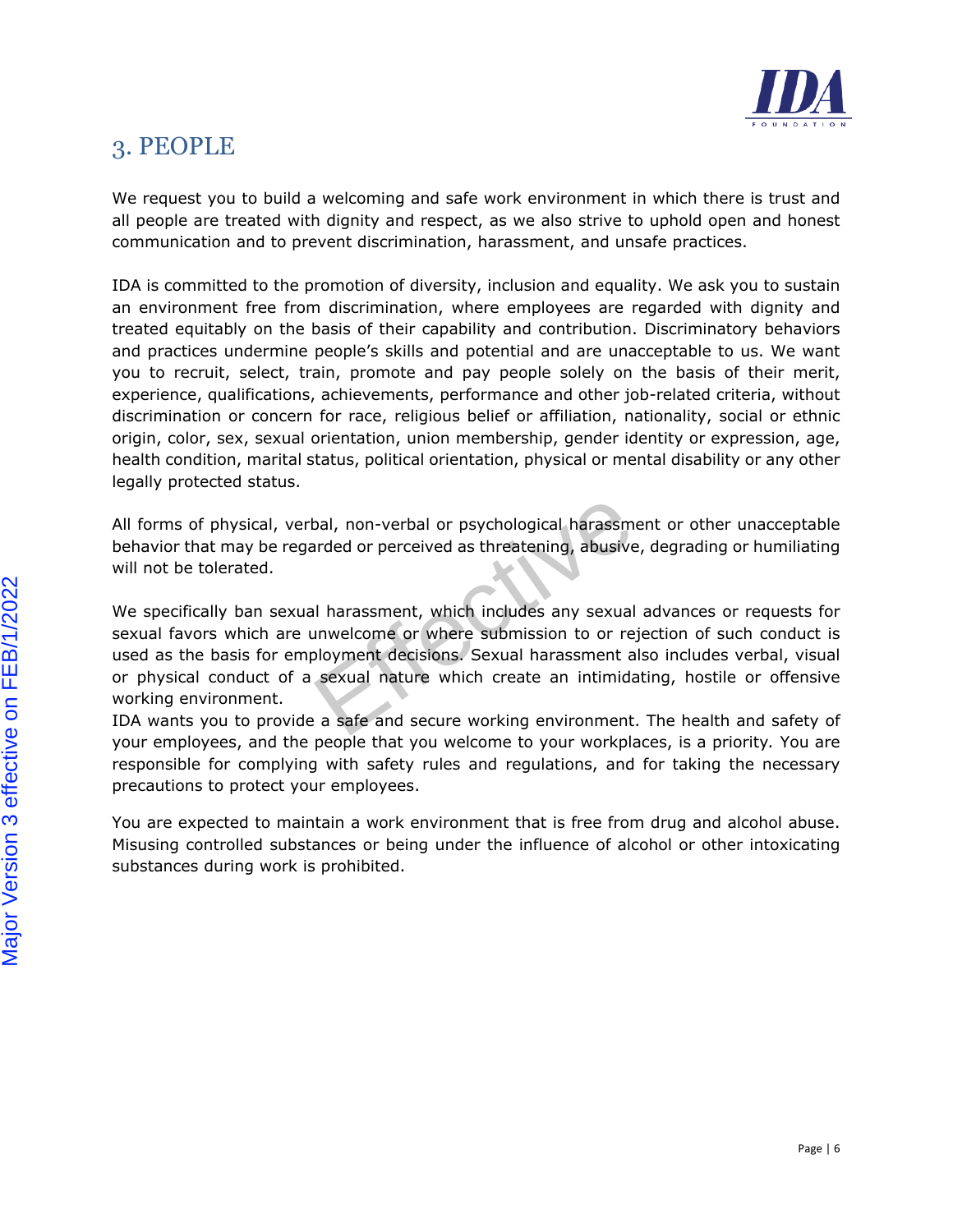

# <span id="page-6-0"></span>4. HUMAN RIGHTS

IDA supports fundamental human rights for all people as set out in the United Nations Universal Declaration of Human Rights and the core labor standards set out by the International Labour Organization.

IDA respects the right of employees to freedom of association and collective bargaining as permitted by and in accordance with applicable laws and regulations, without harassment, interference or retaliation.

IDA does not tolerate any form of child labor, as defined by the International Labour Organization (ILO), by any of her business partners and supports the effective abolition thereof. IDA follows the definition of the minimum age for admission to employment or work as set by the International Labour Organization. Additionally, all young workers (until the age of 18), if hired, must be protected from performing any hazardous work; specifically related to their health, welfare, safety or education, work that interferes with the child's education or work that harms the child's health or development.

IDA is committed to freely chosen labor and supports efforts to eradicate human trafficking. IDA does not tolerate any form of forced, compulsory or debt bonded labor practices, or human trafficking by any of our business partners. Procuring commercial sex acts during the period of performance of our contract is prohibited.

ely chosen labor and supports efforts to eraction<br>any form of forced, compulsory or debt bor<br>y of our business partners. Procuring comme<br>of our contract is prohibited.<br>I have an employment contract, recruitme<br>riting. You a Your employees should have an employment contract, recruitment agreement or other required document in writing. You are not allowed to destroy, conceal, confiscate or otherwise deny access to identity or immigration documents, nor to charge recruitment fees to employees. If you provide or arrange housing, than this housing should meet the host country housing and safety standards. And if you employ somebody who is brought into the country for the purpose of working on IDA business, than you should provide return transportation upon the end of employment.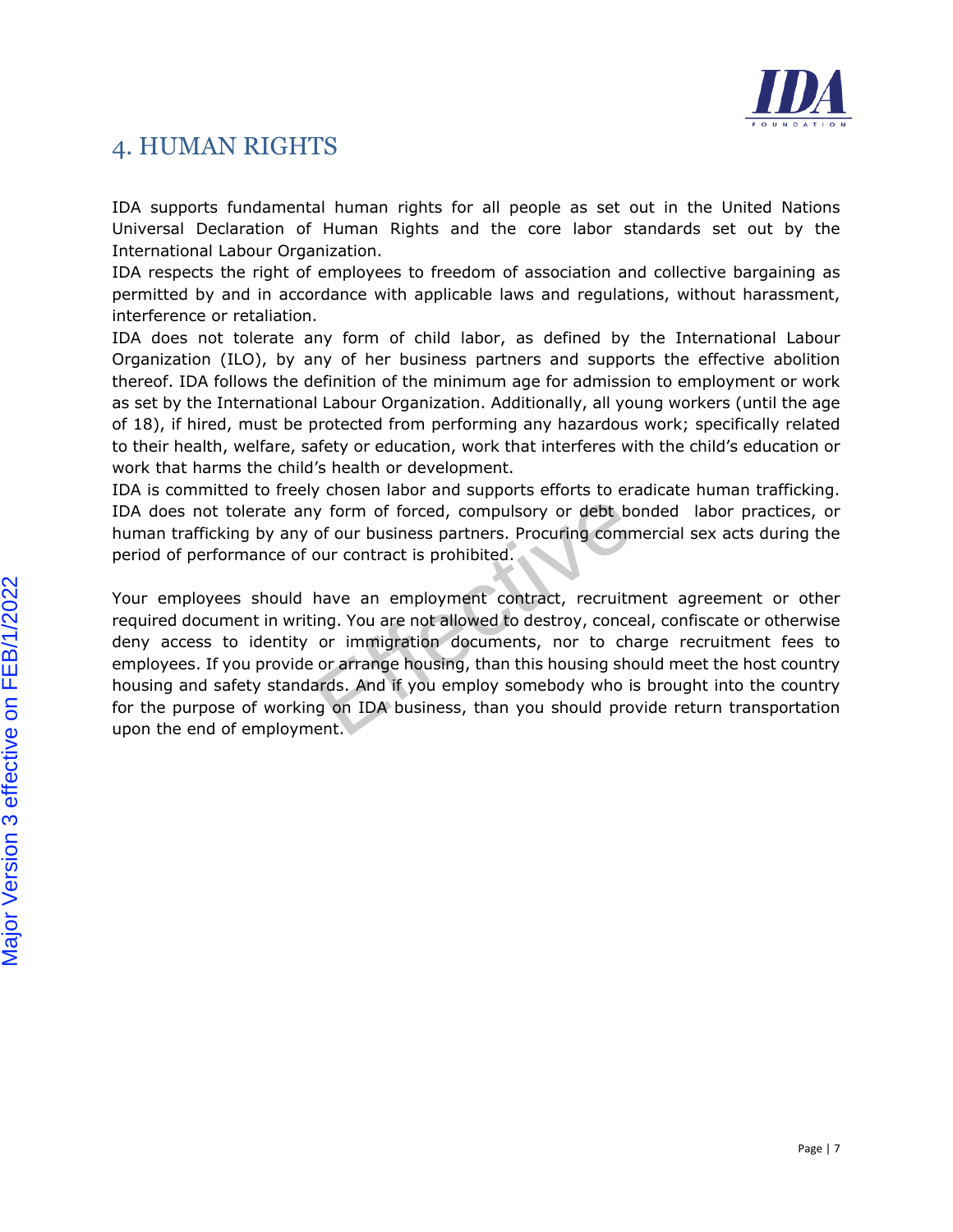

# <span id="page-7-0"></span>5. BUSINESS AND FINANCIAL RECORDS

You should maintain accurate books and records that fully and accurately reflect your business transactions in accordance with applicable laws, accounting standards and your internal controls. Your invoices to us need to have an accurate and concise description of the products or services that you provided and reflect the true nature of any transaction.

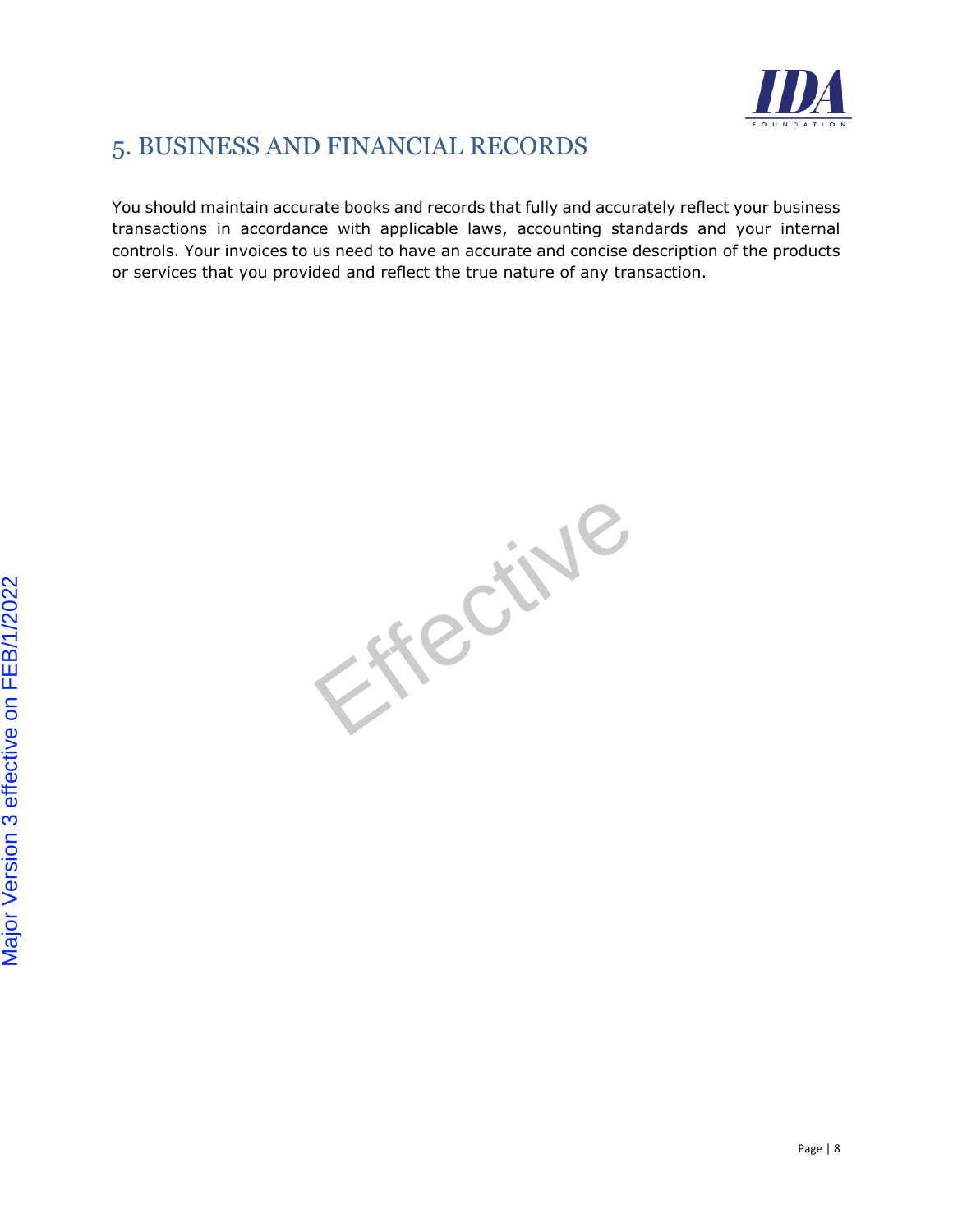

# <span id="page-8-0"></span>6. CONFLICTS OF INTEREST

IDA expects that its business partners act in the best interest of IDA. A conflict of interest, or even the appearance of a conflict of interest, should be avoided. If you think that you may have a conflict of interest, please contact your contact person at IDA to discuss the matter.

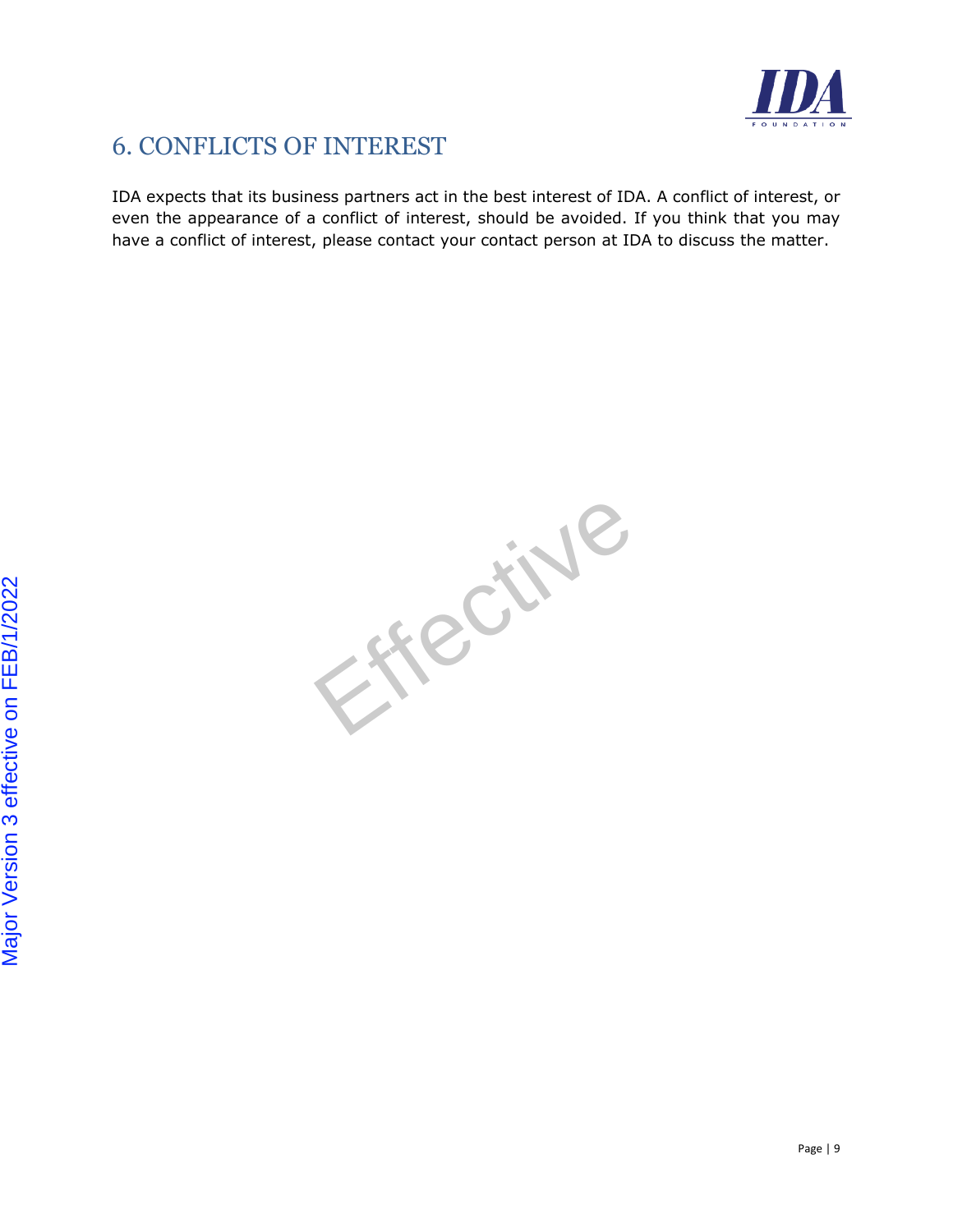

# <span id="page-9-0"></span>7. ANTI-BRIBERY AND CORRUPTION

IDA acts with integrity and complies with applicable anti-bribery and corruption laws including, but not limited to, the US Foreign Corrupt Practices Act and the UK Bribery Act.

IDA understands that giving and receiving gifts or entertainment is part of the business and social world. You should evaluate whether a gift, meal, hospitality or entertainment is reasonable and proportionate. You are not allowed to pay money to one of our employees in their personal capacity. IDA employees are only allowed to accept unsolicited, modest gifts.

IDA will not tolerate any form of bribery or corruption, including facilitation or facilitating payments, irrespective of whether or not local law permits them. We expect the same from our business partners. We may conduct risk-based due diligence on our business partners and will only do business with partners that comply with this Code.

Process!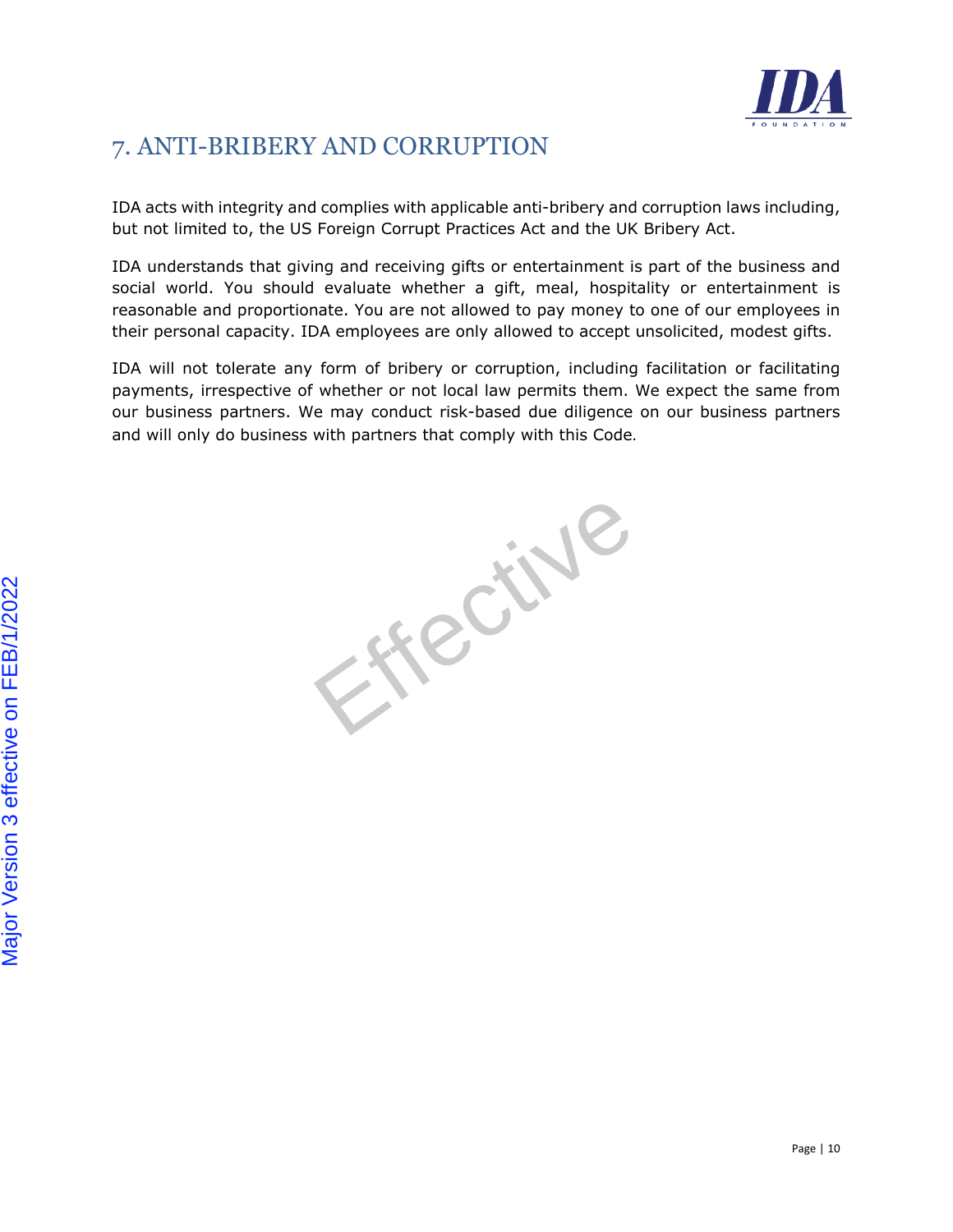

### <span id="page-10-0"></span>8. INFORMATION CONFIDENTIALITY AND SECURITY

Safeguarding the confidential and proprietary information of IDA, as well as any personal data, is fundamental to our success and the preservation of our reputation. We manage our information assets in compliance with applicable privacy laws. All business partners of IDA have the responsibility to respect and maintain the confidentiality and security of this information. While you may use confidential or proprietary information as needed to perform your job, you are responsible for protecting that information from improper/unauthorized disclosure, misuse, theft or accidental disclosure.

This means you should:

- $\circ$  use the confidential information only for its intended and permitted purpose(s)
- $\circ$  access or use personal data only to the extent it is related to and needed for legitimate business purposes
- $\circ$  not provide confidential or proprietary information or personal data to a third party without appropriate authorization from IDA and an adequate confidentiality agreement; if in doubt, check with your IDA contact person
- o Any loss of confidential information or personal data needs to be reported immediately to your IDA contact person

The Coupt, check with your IDA contact person<br>dential information or personal data needs to<br>act person<br>ual Property (IP) that is owned by IDA or lice<br>batents, trademarks, product and package de<br>velopment. You are expected We protect the Intellectual Property (IP) that is owned by IDA or licensed from others. IDA's IP includes copyrights, patents, trademarks, product and package designs, brand names and logos, research and development. You are expected to support the protection, maintenance and defense of IDA's IP rights.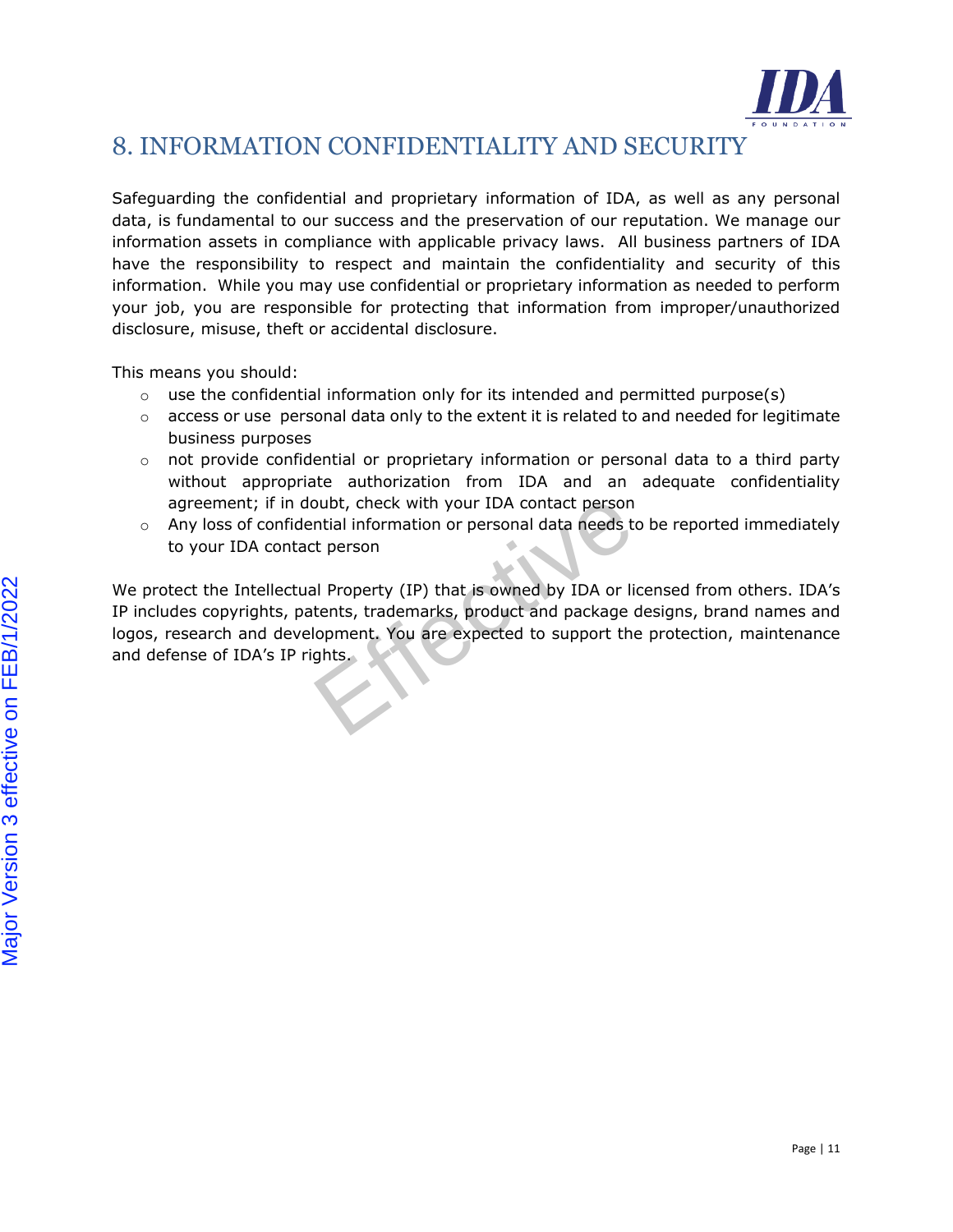

# <span id="page-11-0"></span>9. ANTI-TRUST AND COMPETITION LAW

Most countries have antitrust or competition laws that are intended to protect consumers and to promote fair and healthy competition. IDA will compete in a fair and ethically justifiable manner within the framework of such anti-trust and competition laws and we expect you to do the same.

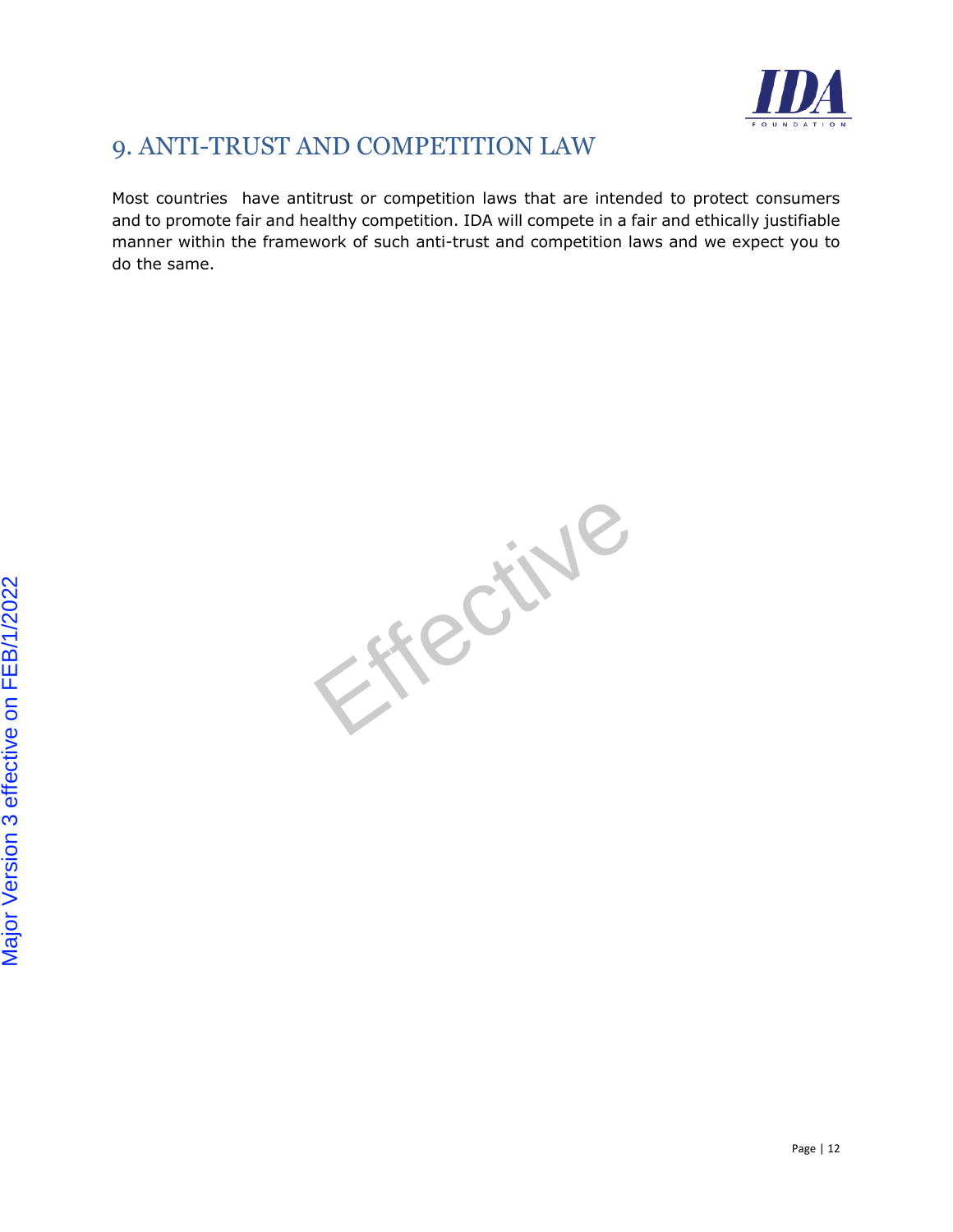

#### <span id="page-12-0"></span>10. PRODUCT AND SERVICE QUALITY

While IDA is subject to many rules and regulations; our number one commitment will always be to the people who use our products. We are ethically and legally obligated to ensure that the quality of our products meets the highest safety standards. Because IDA is a global company, the laws and regulatory requirements of one country may apply to activities in another country. In the event local laws and regulatory requirements differ, the stricter requirements generally apply. IDA expects that its business partners also adhere to its highquality standards.

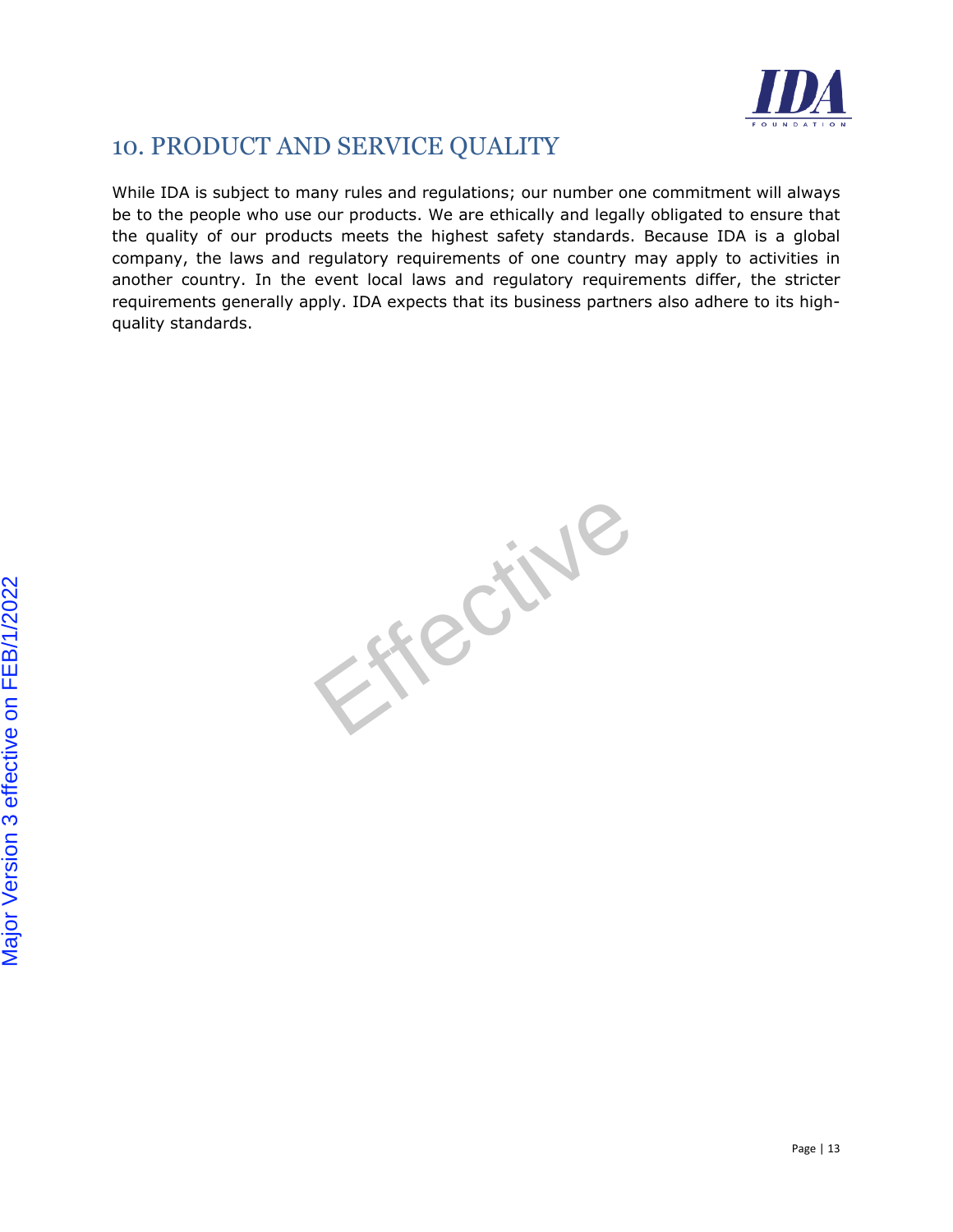

# <span id="page-13-0"></span>11. ENVIRONMENT

IDA cares for the environment and we operate in an environmentally responsible and efficient manner to minimize adverse impacts on the environment. Waste and emissions are being kept as limited as possible, when having the potential to adversely impact human or environmental health. IDA complies with all applicable environmental laws, regulations, guidelines and industry codes and we want you do to the same.

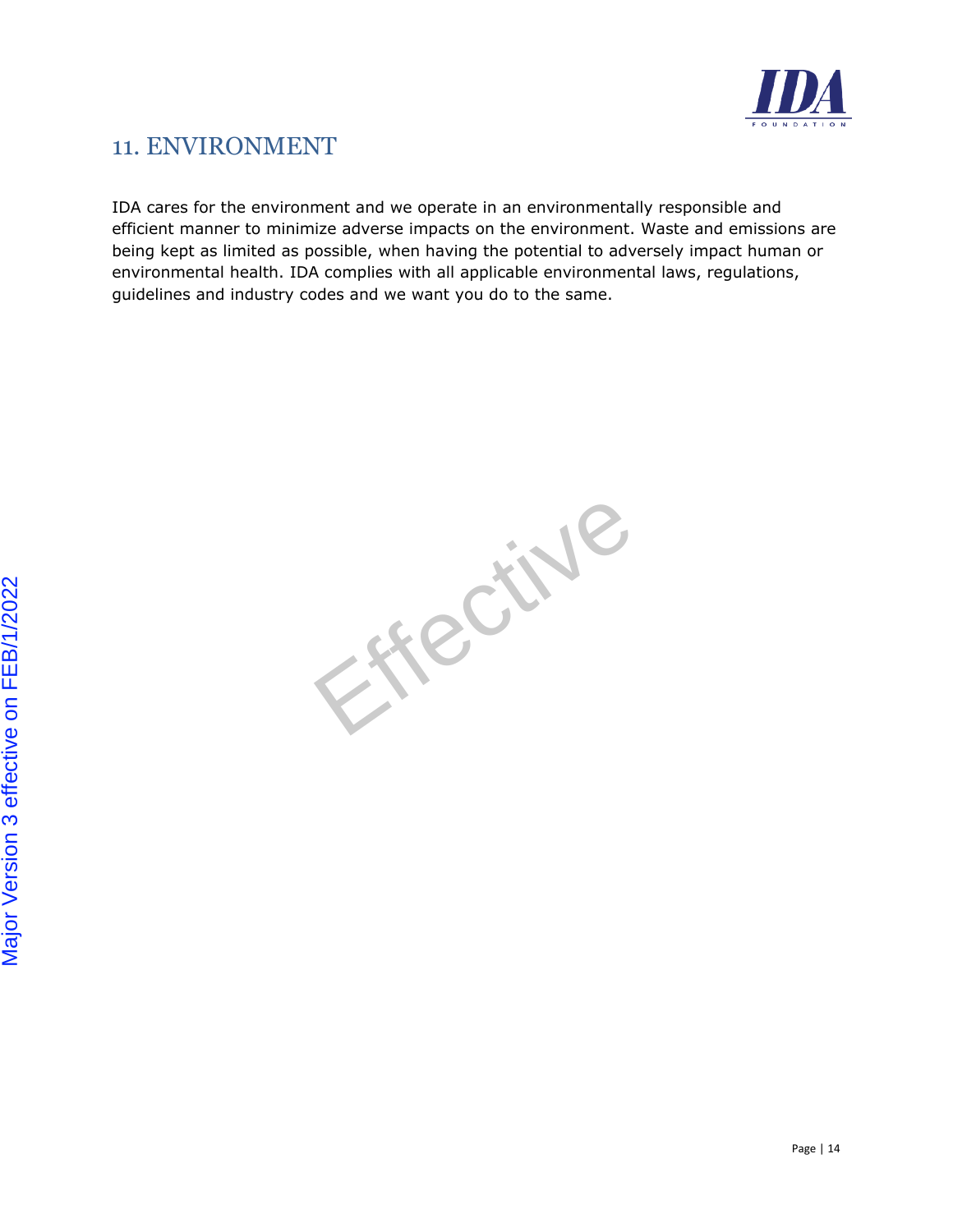![](_page_14_Picture_0.jpeg)

#### <span id="page-14-0"></span>12. MONEY LAUNDERING

'Money laundering' is the process by which persons or groups try to conceal or disguise the proceeds of illegal activities or try to make the sources of their illegal funds look legitimate. IDA will not tolerate, facilitate or support money laundering and therefore we request you to:

- $\circ$  Follow appropriate due diligence procedures to understand the business and background of your prospective business partners and to determine the origin and destination of money transactions.
- o Report suspicious transactions or incidents to your IDA contact person.
- o Only do business with us through bank transfers. IDA does not accept or make cash payments.

Process!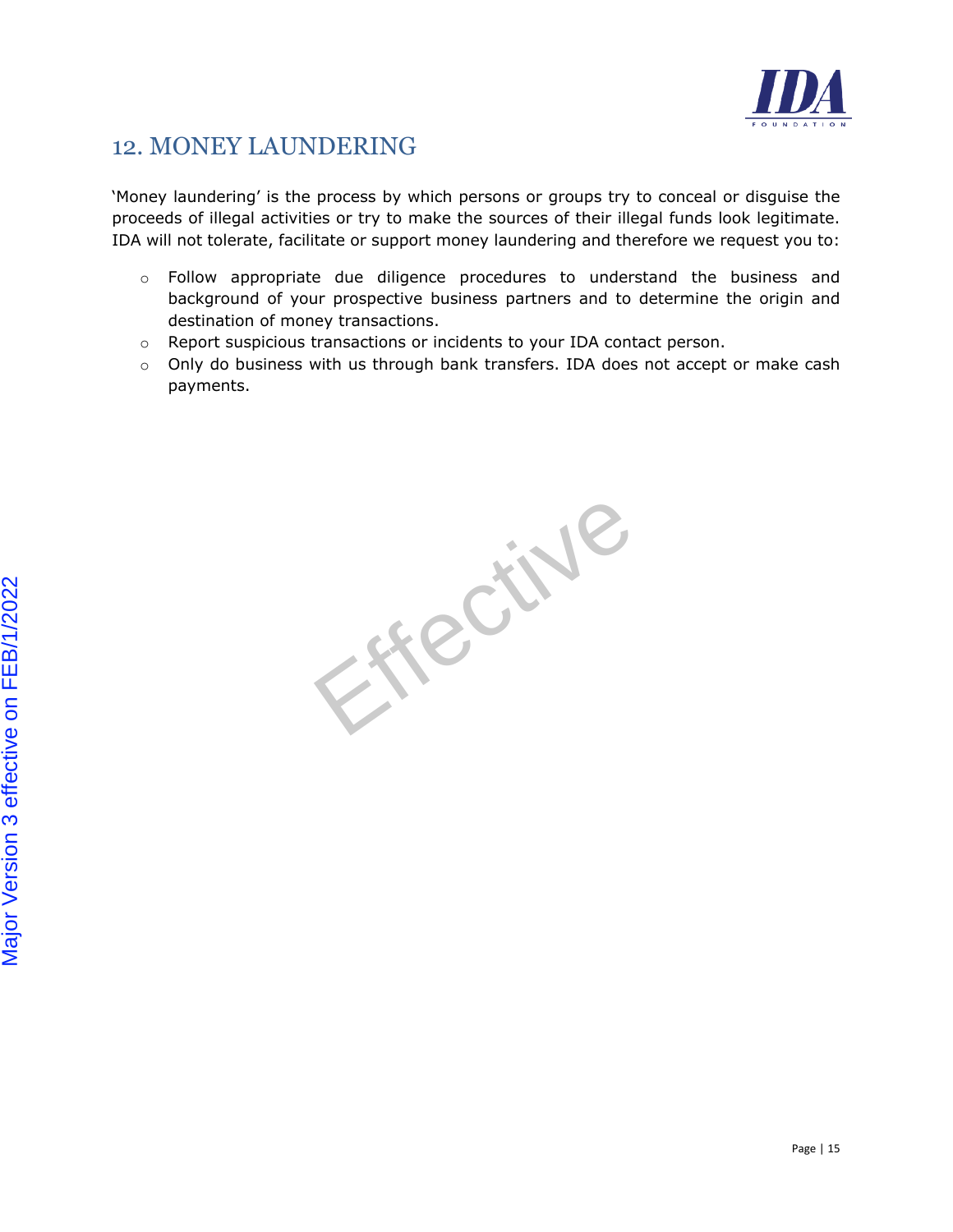![](_page_15_Picture_0.jpeg)

# <span id="page-15-0"></span>13. CUSTOMS AND TRADE CONTROLS

IDA's transactions are subject to various national and international customs, trade, import and export control regulations, boycotts and trade restrictions.

IDA is committed to complying with all applicable customs, trade, import and export control regulations, which are complex and may change quickly as governments adjust to new political and security developments. Sanctions for non-compliance can be severe, including fines and imprisonment for responsible individuals.

We expect all our business partners to adhere to the following standards:

- $\checkmark$  Respect applicable trade laws and restrictions, including all import and export regulations, and follow all expert guidance to ensure adherence to such laws and regulations:
- $\checkmark$  Give accurate and truthful information to all customs authorities; never make any false statements in any trade documentation in order to get around trade restrictions, import and export regulations;
- $\checkmark$  Make sure that all necessary import and export licenses are obtained;
- rade documentation in order to get around tr<br>ns;<br>ecessary import and export licenses are obta<br>nexports of goods that could be used for mili<br>ernmental customers. This also applies to pr<br>opgical or bacteriological weapons, t  $\checkmark$  Take extra care with exports of goods that could be used for military or nuclear purposes or to military or governmental customers. This also applies to products that can be used to manufacture biological or bacteriological weapons, to torture people or to manufacture narcotics.
- $\checkmark$  Due to the international character of our business, multiple trade sanctions and export controls regimes may apply. When in doubt, please check with your contact person.
- $\checkmark$  When handling the IDA business, make sure that you are not dealing with any entities that are on the prohibited party lists of the United Nations, the European Union, the United States of America or debarred persons lists of the World Bank or one of the international development banks.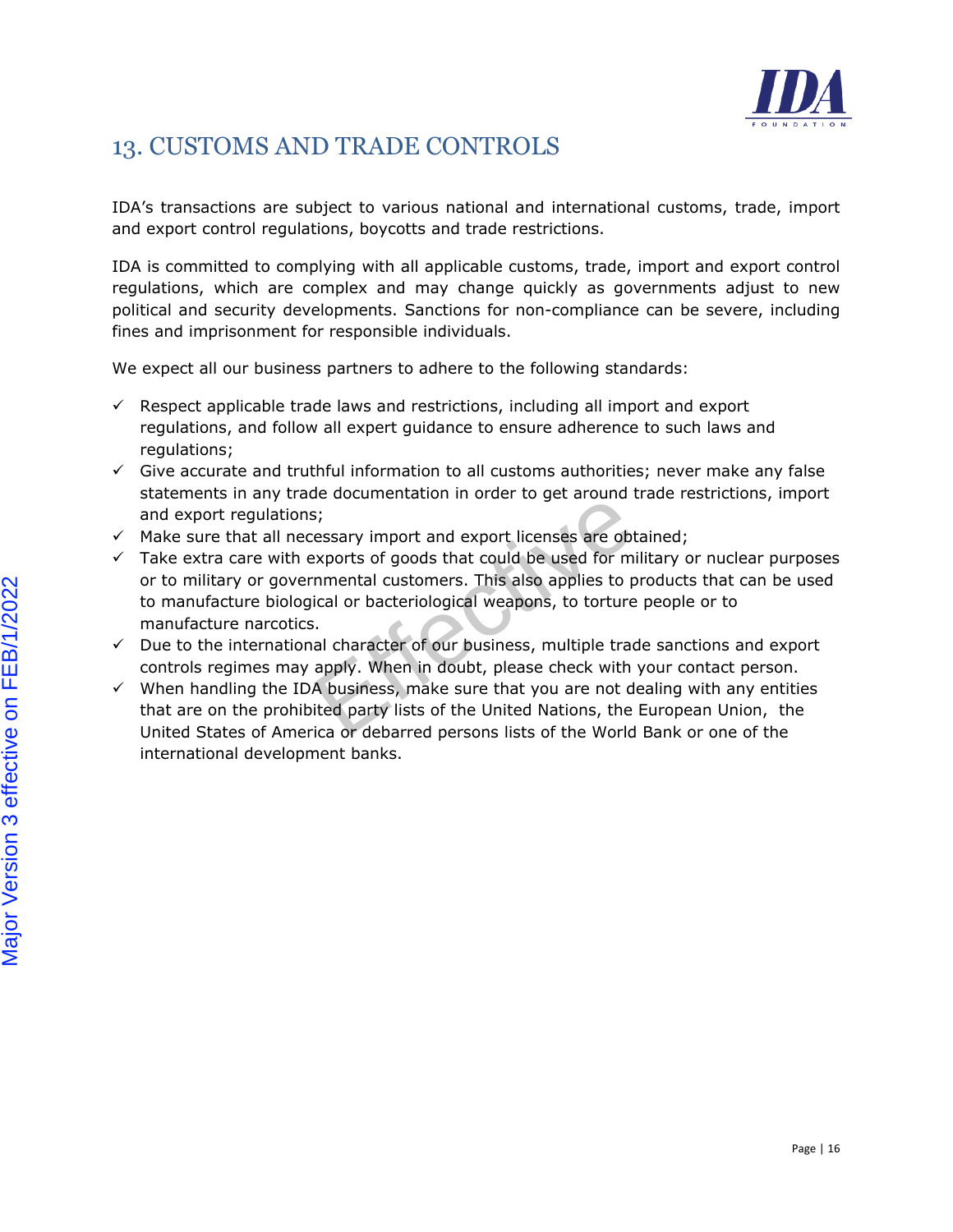![](_page_16_Picture_0.jpeg)

### <span id="page-16-0"></span>14. REPORTING CONCERNS

Any suspected or actual violation of this Code, our contract or any applicable law must be reported immediately to your IDA contact person or via an online report at [https://www.bkms-system.com/ida-foundation.](https://eur01.safelinks.protection.outlook.com/?url=https%3A%2F%2Fwww.bkms-system.com%2Fida-foundation&data=04%7C01%7Crnewinger%40idafoundation.org%7C026cb8e97e9b4626248308d9c082cc3c%7Cb4cdc9134d1a431fadabb21aa21928c8%7C0%7C0%7C637752490272691812%7CUnknown%7CTWFpbGZsb3d8eyJWIjoiMC4wLjAwMDAiLCJQIjoiV2luMzIiLCJBTiI6Ik1haWwiLCJXVCI6Mn0%3D%7C3000&sdata=MM7QikDzG8bbc9ufDO6pEyYQOXc%2BqaEP70u6kJ4sAZQ%3D&reserved=0)

We encourage you to come forward with any work-related questions or concerns about any specific activity. We will not retaliate against anybody who raises a concern or asks a question in good faith.

Oreen